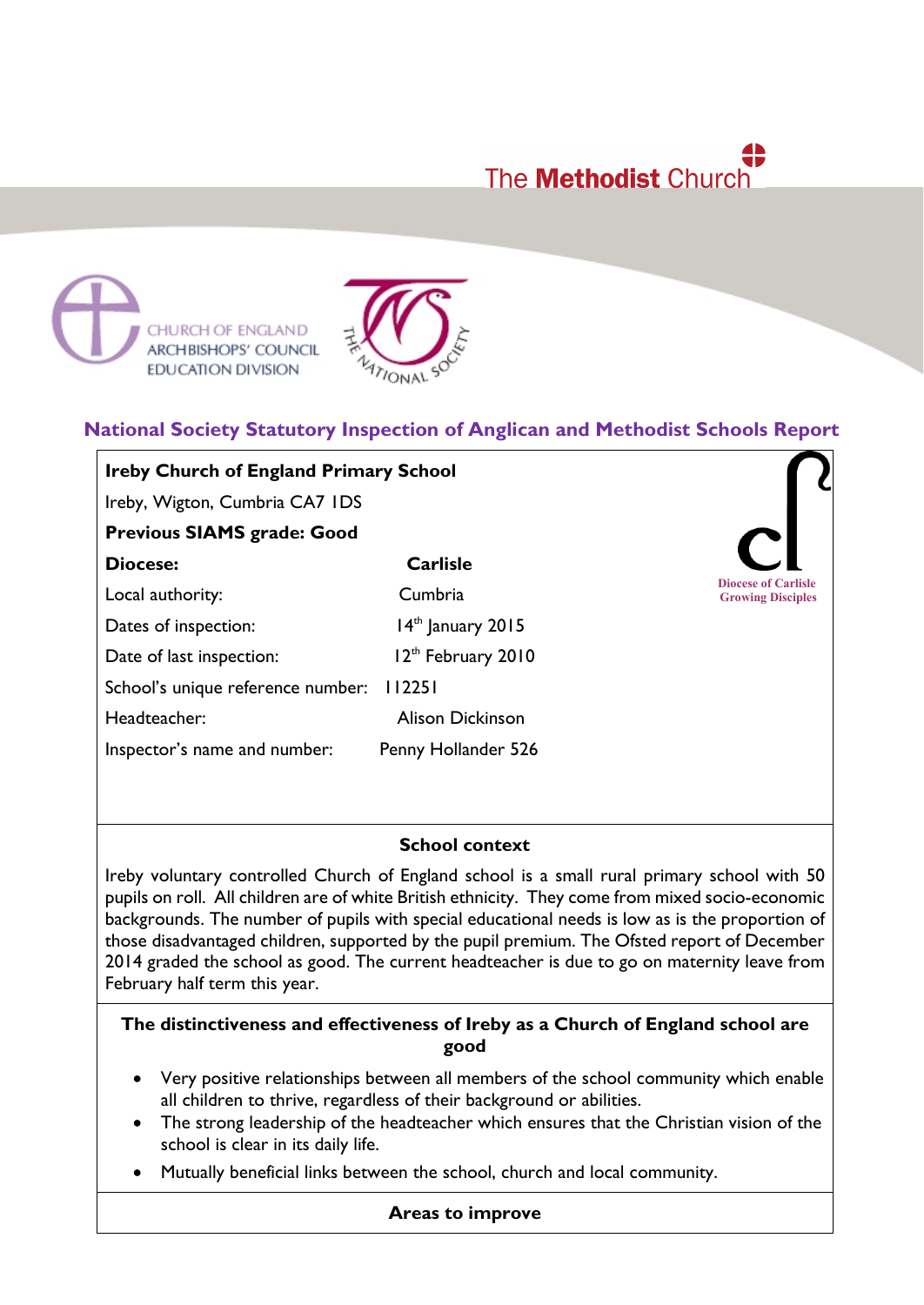- Governors develop monitoring of the school's distinctiveness and effectiveness as a church school to ensure that this contributes effectively to strategic planning.
- Ensure that Christian values in school are rooted in Christian teaching so that all stakeholders recognise how they contribute to the school's distinctiveness.

#### **The school, through its distinctive Christian character, is good at meeting the needs of all learners**

The school's Christian values are evident in its daily life. Relationships are characterised by love, care and respect. This means that all children, including the most vulnerable, feel happy safe, and confident within school. "We like school because its one happy family and we all look after one another", said one pupil. They respect their teachers who are "always willing to help you and make learning fun". Children achieve well and make good progress. The way in which the school nurtures all pupils contributes to good school attendance which is above the national average. Behaviour is excellent. The Christian character of the school contributes effectively to the spiritual, moral, social and cultural development of all pupils. A wide variety of educational experiences mean that they gain respect and understanding of the lives of others which may be different from their own. Visits to different places of worship including a synagogue and Buddhist temple reinforce this, as do focus days on India and Africa which are shared with other local schools. Older pupils benefit from residential visits to cities such as Liverpool and York and can compare the cathedrals in these cities with their own local church. Spiritual development has a high priority. Children respond thoughtfully to opportunities for reflection given in collective worship, religious education (RE) and other curriculum areas. RE contributes well to the Christian character of the school by making links in units of work with specific Christian values. Older children have contributed to a "Values Book" and link these with Biblical stories. However, not all stakeholders have a fully developed understanding of how these values contribute to the school's Christian character.

### **The impact of collective worship on the school community is good**

Collective worship plays an important part in school life. All members of the school see worship as a special time in the day. The recent developments to the worship space have contributed to this. These include a new focus table and displayed prayers for greeting and dismissal. Children enjoy worship and say that they "learn lots of things we didn't know before about God and the Bible". They respond enthusiastically and are actively engaged through a range of activities, including prayer, singing and role-play. They can link what they learn to the school's Christian values. On one occasion when the Christian understanding of hope was discussed, a pupil explained, "God gives us hope and faith to believe in him". Collective worship develops children's understanding of Christian beliefs about God as Father, Son and Holy Spirit. Opportunities to reflect and respond help to develop children's spirituality at these times. Some children add their own prayers to the Prayer Tree. Collective worship planning is thorough, supportive and involves all those who lead worship. Children enjoy leading parts of worship. They say that this helps them to know and understand more about Christian faith. Pupils talk appreciatively about their role in planning and leading services held in church at different times in the church year and at the end of term. They are particularly proud of the part they played in last year's Remembrance Day service. Children evaluate worship and this informs future planning. Changes made in response to pupils' evaluations include the use of a wider range of Bible stories and more drama activities. They like the different styles and approaches of the range of collective worship leaders and this variety broadens their understanding of wider church traditions.

## **The effectiveness of the leadership and management of the school as a church school is good**

The headteacher is a strong Christian leader who articulates a clear Christian vision for the